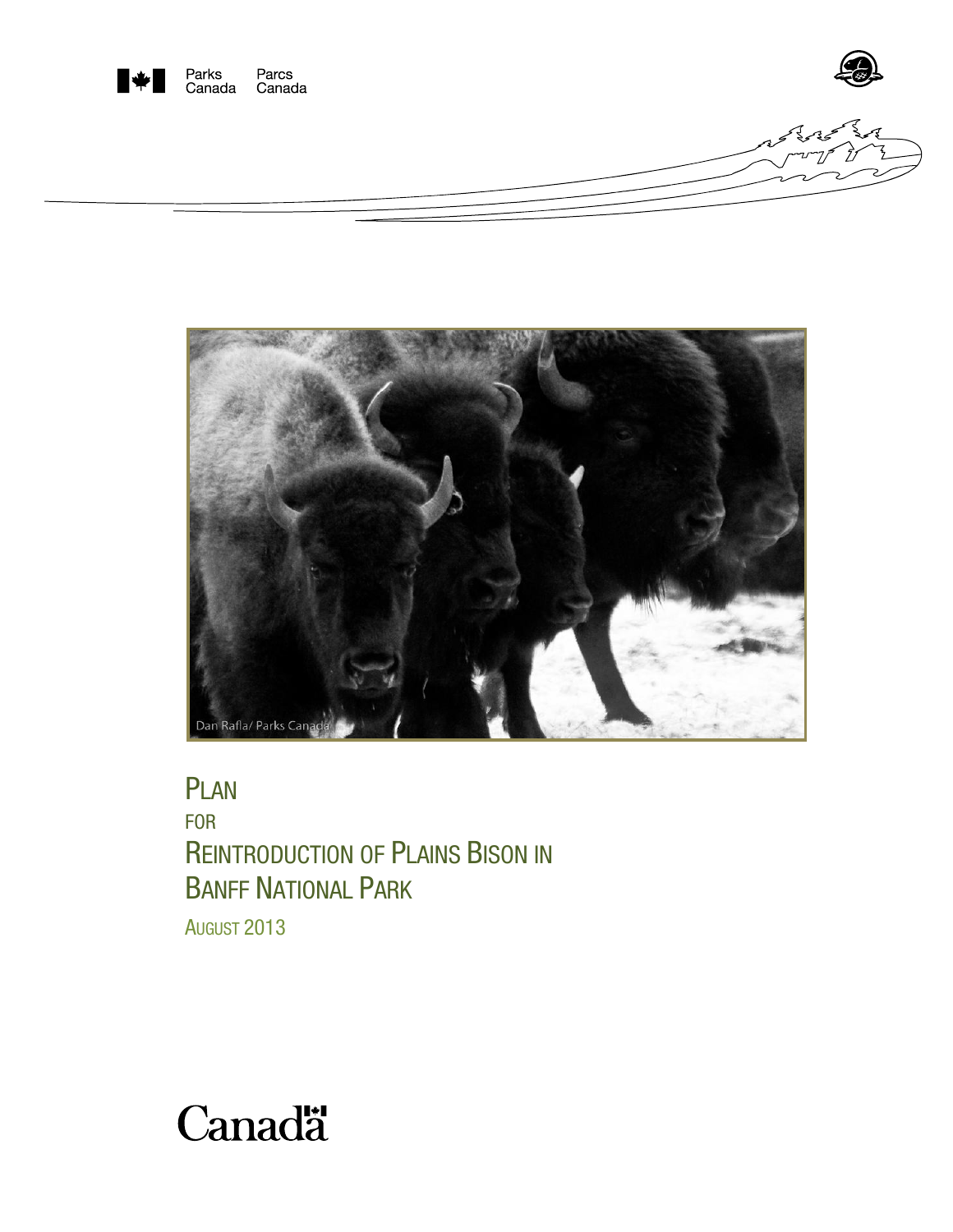

### Table of Contents ₩

Why Reintroduce Bison to Banff? 3 The Vision 4 The Considerations 4 The Banff Context Stakeholder Feedback Visitor Enjoyment and Safety Ecological Factors Citizen Engagement and Stewardship The Approach 8 The Key Elements of the Five Year Pilot Project 8 Location Herd Selection and Soft Release Fencing **Monitoring** Bison Management Bison Health Public Awareness and Safety Evaluation The Phasing The Next Steps 14 Your Thoughts 14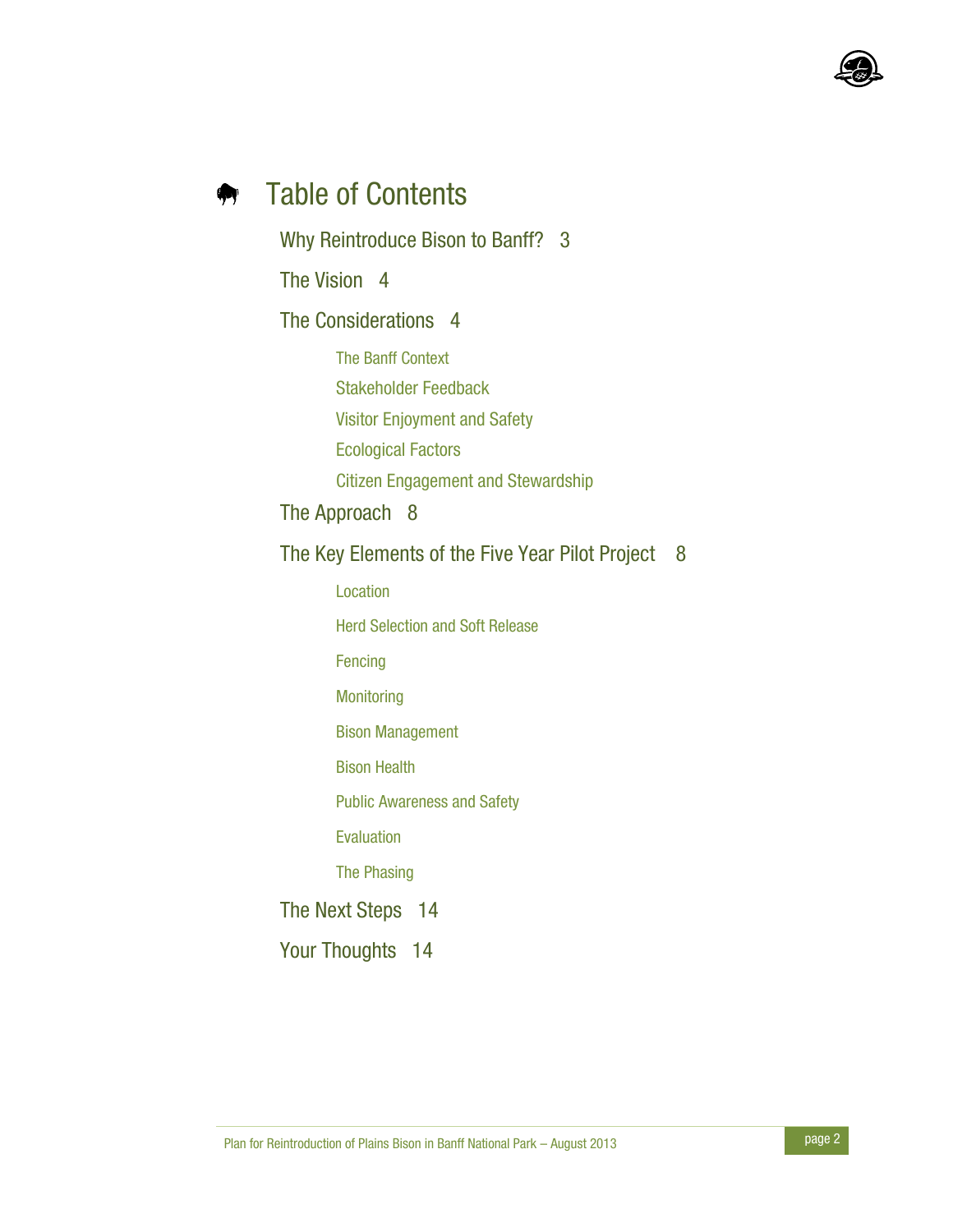

Reintroducing plains bison to Banff National Park will be a significant undertaking. This document presents Parks Canada's vision for this effort, and the reasons behind it. It also outlines the key considerations and the approach that will be used, and provides a foundation for detailed action planning and environmental assessment of the project.

# Why Reintroduce Bison to Banff?

For thousands of years, vast herds of plains bison roamed the prairies and the eastern slopes of the continental divide, including the area that is now Banff National Park. By the mid-1800s, hunting had nearly eliminated them from the continent. Today only a few small herds of wild, free-roaming plains bison remain, and their future in Canada is threatened by the scarcity of remaining suitable habitat and the conservation challenges inherent to small, remnant populations.

## Ecological Restoration

Bison were historically the dominant herbivore in the area of Banff National Park, and they played a key role in the ecosystem. Through their grazing and physical disturbance, bison helped create and maintain the patchwork of meadows, grasslands and other open habitats upon which they, and many other animals and plants, depend. Bison were also a food resource for predators and scavengers. Similarly, decomposing bison carcasses provided a flush of nutrients for soil microorganisms and plants. Restoring bison is an important step toward restoring the full diversity of species and natural processes to Banff's ecosystem, and to delivering on a core element of Parks Canada's mandate.

# Cultural Reconnection

Bison were an important feature of Canada's past. The lives and livelihoods of First Nations peoples and many of the country's pioneers were inextricably linked with bison, not only on the vast grasslands of North America but on the eastern slopes of the mountains as well. Restoring bison to the landscape is an opportunity to restore cultural connections that have been lost for more than a century.

## Inspiring Discovery

A chance to appreciate and learn about the full range of native species is integral to an authentic national park experience. Bison are inspirational, not only because of their impressive size and power, but as 'ecosystem engineers' and cultural icons of our landscape. Successfully restoring this keystone species in Banff will enrich opportunities for visitors, neighbours and the public at large to learn about their heritage and join Parks Canada in the reintroduction journey.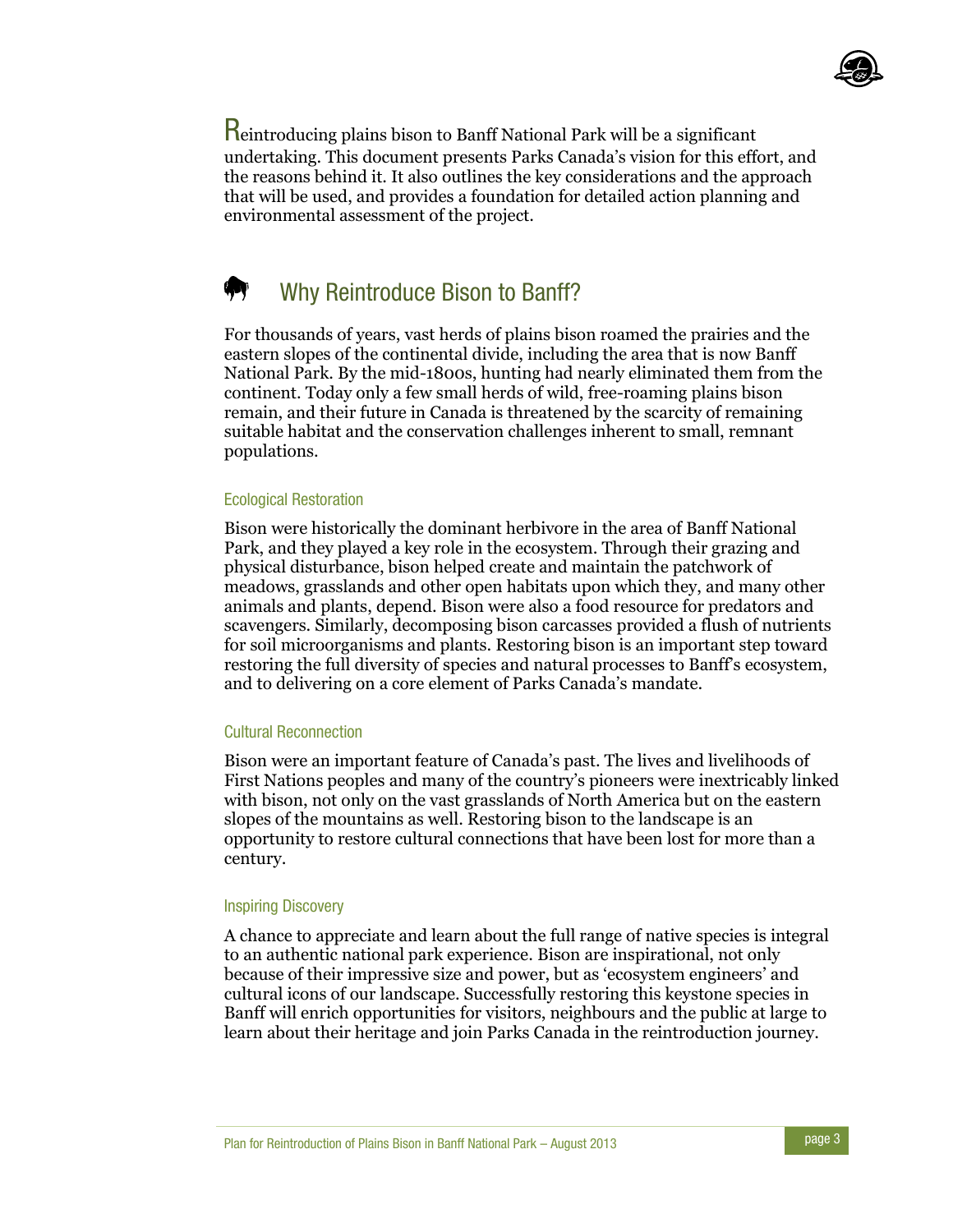

#### The Vision  $\blacksquare$

*Restoration of a wild, free-roaming bison population in Banff National Park in a way that that supports ecosystem integrity, enriches and is compatible with other visitor experiences, facilitates cultural connections with the landscape and wildlife, and enhances learning and stewardship opportunities, both in the park and from afar.* 

We also aim to contribute to international conservation efforts for plains bison by establishing a wild population that can roam freely across a large range in the park to meet its seasonal requirements, subject to natural processes including harsh weather and predators. We will develop a long-term population target for bison in Banff. It will be something less than 600-1000, the estimated number of bison that could be supported on 25% of the available forage depending on winter severity.

As a first step, we propose to begin with a five-year pilot to reintroduce 30 to 50 bison in the Panther River area of the park. During this period, we will closely evaluate the project and assemble recommendations towards restoring bison into other areas of the park.

# The Considerations

To reintroduce bison successfully to Banff, there are many elements that must be considered.

## The Banff Context

Banff is Canada's first national park and renowned for its unique blend of mountain nature, beauty, culture, and adventure. It is also known for its legacy of wildlife research and conservation, and innovations in ecological restoration.

As an iconic symbol of Canada, Banff plays a key role in Canadian tourism, by hosting over three million visitors yearly. Visitors come to enjoy the extensive opportunities offered by trails, cycling paths, historic sites, campgrounds, largescale special events, scenic drives, and the amenities found in two communities. Along the park's eastern boundary lie provincial parks, wilderness areas, agricultural operations and a number of communities.

Incorporating this busy and complex context into our reintroduction planning will be fundamental to the project's success.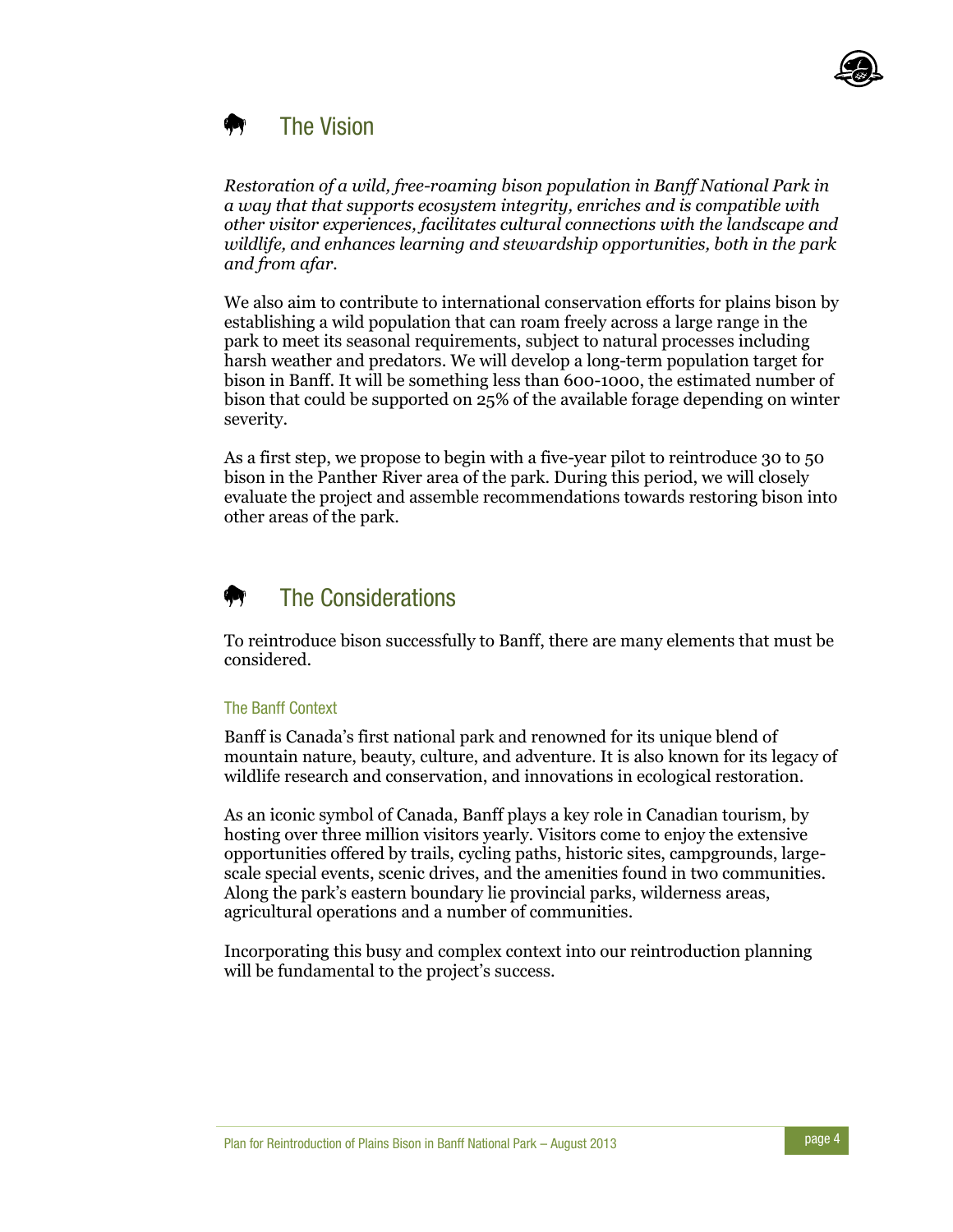

### Stakeholder Feedback

Banff is privileged to have a diverse, passionate stakeholder and visitor base. Additionally, thousands of people make their home either within or near the park. Understanding and accommodating the priorities, potential impacts and perspectives of the reintroduction on these groups is important for Parks Canada's long-term success. Accordingly, during the planning of this project Parks Canada met with dozens of organizations to discuss the project, including advocacy, tourism, educational, recreational and environmental groups, business operators, provincial and municipal government representatives, First Nations, bison and cattle producers, and outfitters.

Most stakeholders supported bison reintroduction, but some also indicated concern regarding:

- The financial sustainability of the project over time (as there will be ongoing costs beyond the initial reintroduction), and the need for a plan that can be reversed if reintroduction proves to be financially unsustainable or not feasible for some other reason;
- Potential bison excursions into communities, high visitor use areas, land outside the park, or onto highways and railways; and the consequent need for a strong public education program and for efficient and effective responses across federal-provincial boundaries, to any excursions that occur;
- Potential health risks to wildlife and domestic livestock and the need to have protocols in place to prevent disease transmission;
- Mechanisms of herd management including fencing (amount required, the efficacy of it as a tool for managing bison movement, and possible impacts of fencing on other wildlife), and the potential use of culling to control herd size or respond to excursions;
- The accessibility of the proposed core area for the initial bison reintroduction, and the limited extent to which it will actually allow for enhanced visitor experiences as described in the vision;
- Potential negative ecological impacts on other wildlife (through fencing, competition for food, shift in predator-prey numbers, disturbance through increased levels of human use in the backcountry, etc.), or other aspects of the ecosystem such as soils and water (through application of prescribed fire to maintain bison habitat, increased use of trails, etc.);
- The need to realistically define and sustain roles for others outside Parks Canada (including First Nations, volunteers, educational institutions, etc.) in moving the project forward; and
- The need to clearly and reasonably define visitor opportunities at each stage of the project (including the limited 'live' viewing and business opportunities associated with the first phase) and to work creatively with others to create new opportunities that focus on programming and education.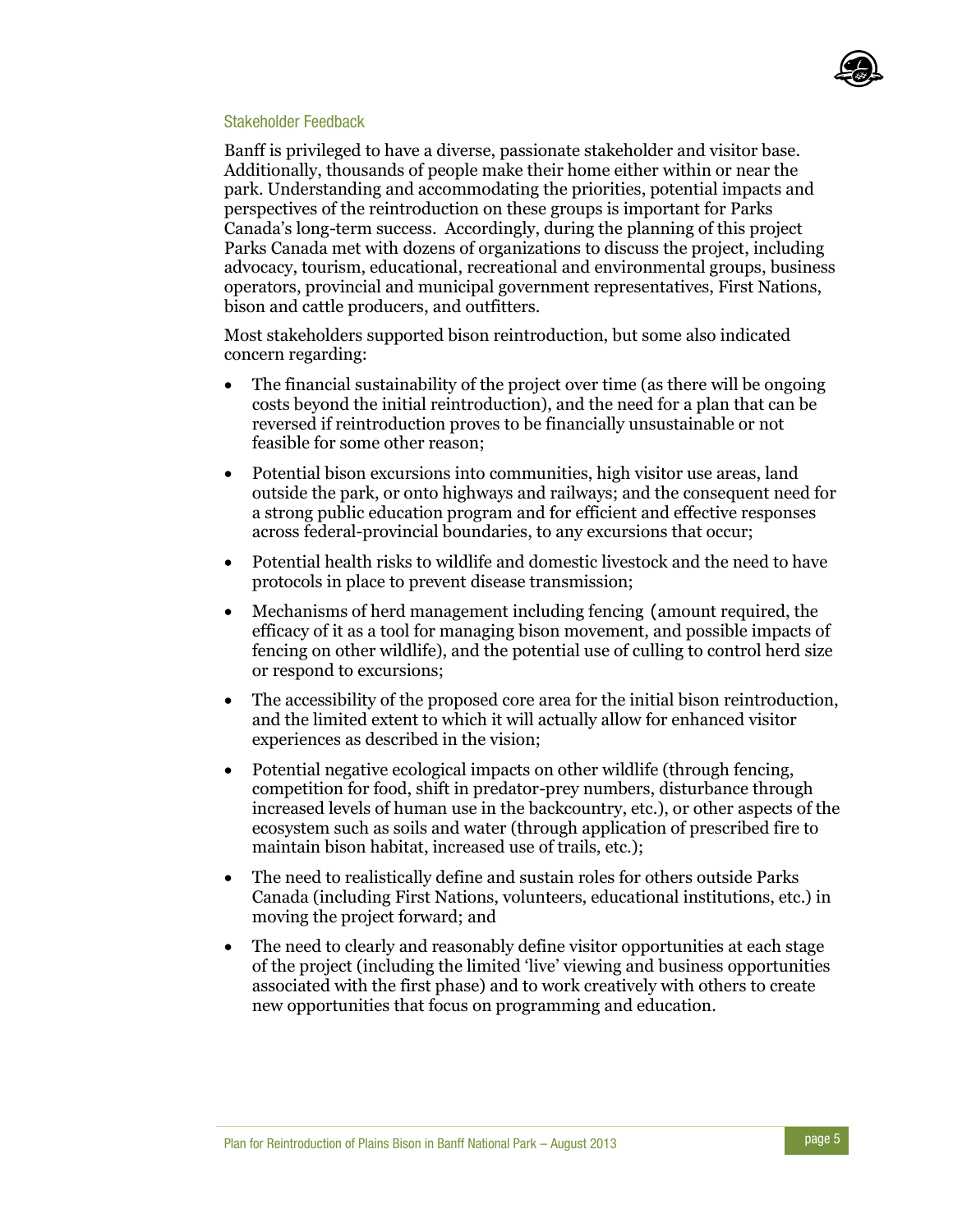

### Visitor Enjoyment and Safety

As with all wildlife in the park, the opportunity to view bison can never be guaranteed. Consequently, Parks Canada will make every effort to bring the bison story to people in the park or in their home through new and enhanced interpretive and cultural programs, remote technology, internet content and special bison-themed events.

In the first few years of the project, backcountry users will be the most likely to see bison in the park. Tourism operators and outfitters working along the eastern slopes of the park may experience increased visitor interest and develop new products as a result of reintroduction. (It should be noted that no new roads or trails will be built to facilitate this; access to the reintroduction area will only be allowed on established trails by foot or horseback.) Over time, if it is determined that the herd can be expanded into more easily accessible areas of the park, the opportunities for visitors to see bison in their natural state will grow.

At the same time, bison reintroduction may negatively affect some park users through changes resulting from fencing or the impact of bison on trails, and may pose safety risks for those who venture too close to bison. Parks Canada has a long history of successfully managing human–wildlife interaction in Banff and across our system of national parks; we are confident that these issues can be addressed through strong planning, public education and safety protocols.

### Ecological Factors

Restoration of North America's largest land mammal in Banff's current landscape is a challenging prospect. Key among the challenges will be managing the natural tendency for bison to roam, in a way that supports overall health of the Banff ecosystem. Historically, they ranged freely on the eastern slopes and prairies in response to availability of high quality habitat.

Habitat quality will be key to successful reintroduction. When provided with high quality habitat, bison are less inclined to roam. Bison prefer primarily grass and sedge habitat, especially areas that have burned within the last 25 years. Recent research shows that there is sufficient high quality habitat to support bison yearround within the park, particularly in the Panther and Red Deer River valleys, and the Fairholme Bench area of the lower Bow Valley. These locations provide prime habitat where lower elevation, southerly aspects, and Chinook winds combine to produce optimal winter foraging conditions and reduced snow cover.

Good habitat for bison must be maintained over time through regular application of prescribed fire. This not only benefits bison, but it benefits many other species that also prefer relatively open and productive habitats.

While containing bison within the park through fencing is a fundamental requirement for the project, it also challenges the project vision of achieving wild, free ranging bison with minimal impediment to their natural wandering. Further, any fencing must be used in such a way as to avoid undermining the efforts and successes that have been made to improve habitat and population connectivity for other wildlife in the park.

This will necessitate an approach to bison fencing based on the latest research and technology. Parks Canada will undertake intensive on-the-ground efforts to evaluate and adapt the fence to ensure it is permeable for other wildlife. This will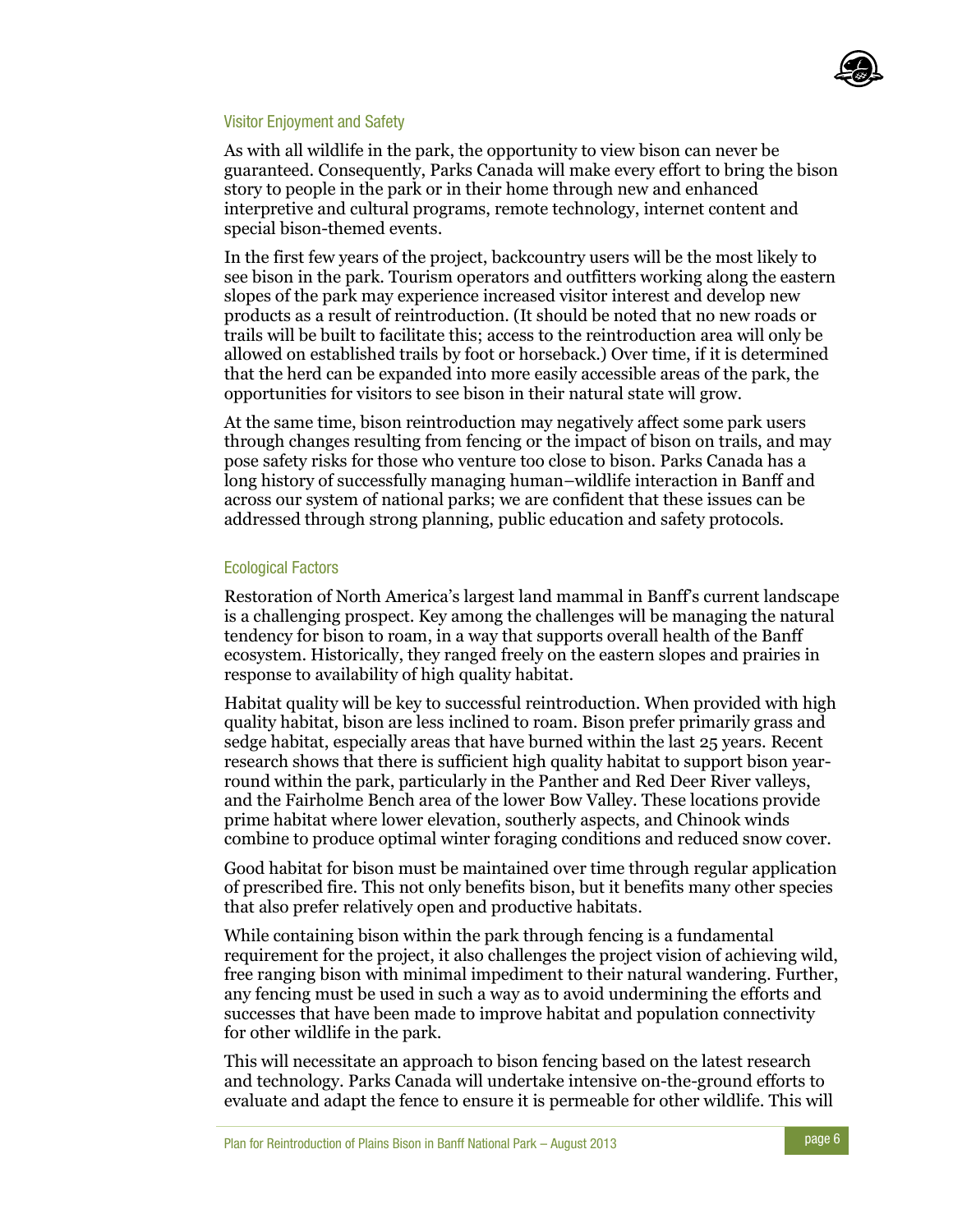

involve using pre-existing baseline information on wildlife movement habits in the park and conducting fence permeability monitoring before and throughout the bison reintroduction.

Other ecological sensitivities and competing interests will be addressed through environmental impact analysis, the goal of which is to ensure a clear and substantial net benefit for the ecosystem by mitigating any negative impacts to the greatest extent possible.

Finally, working towards the longer term vision for wild, free-roaming bison in Banff is potentially a meaningful contribution to international conservation efforts for plains bison. Currently the capacity to conserve plains bison in Canada relies on a few small, widely dispersed herds. The Banff reintroduction will represent a valuable opportunity for bison to occupy their ecological niche in a relatively wild and free-ranging context.

### Citizen Engagement and Stewardship

With this project, Parks Canada intends to continue the Banff tradition of innovation and excellence in park management, while strengthening the culture of co-operation, learning and stewardship in the park. The initial backcountry location for reintroduction necessitates a creative, multi-pronged approach to bring bison experience to people, including:

- Film documentaries (for web and television) of the reintroduction process;
- Social media providing updates from the field;
- Citizen Science (eco-tourism) Field Schools where small groups of people can work onsite and alongside researchers;
- Collaboration with universities and students on a variety of bison-related research;
- Remote viewing (web-cams) and virtual learning programs;
- First Nations-led cultural, ceremonial, and educational activities;
- Bison-related special events (e.g. Year of the Bison) that invite large scale public participation in frontcountry cultural and educational activities;
- Enhanced interpretive or live theatre programs, both in the park and in urban areas with partners such as the Calgary Zoo, that include or focus on bison;
- Using wildlife cameras, GPS data, and people working on the project to convey on-the-ground stories of Banff's reintroduced bison via the web, mass media, and new media; and
- Portable displays that will facilitate awareness and education efforts in urban settings.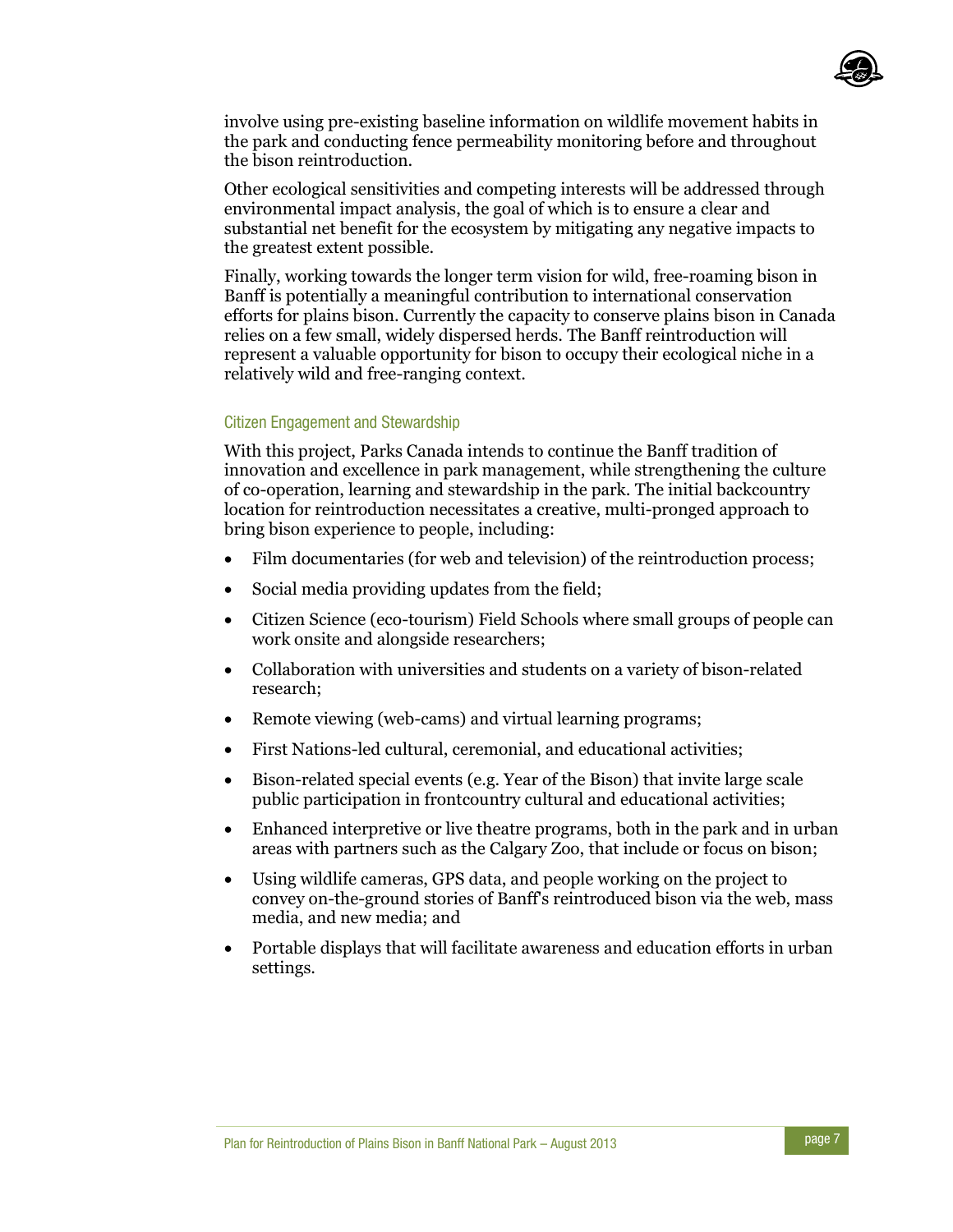

#### The Approach ⇜

To provide the best long-term chance of success for bison reintroduction and for eventual expansion of the herd into other areas of the park as described in the vision, Parks Canada will start with a phased approach, involving:

- Beginning bison reintroduction as a five-year pilot project at a small scale in Banff's backcountry;
- Concurrently developing and implementing education, outreach and visitor experience programs;
- Learning about bison herd behaviour, monitoring and management on the Banff landscape;
- Continually evaluating the approach and effectiveness of all programs;
- Adapting the approach and programs as necessary to support the long-term vision; and
- Evaluating the feasibility of bison range expansion into other areas of the park (see Figure 1).



# The Key Elements of the Five Year Pilot Project

### Location

Habitat quality significantly influences bison movement. High-quality habitat reduces their potential to roam, thereby reducing the risk of excursions and other unintended events. With this in mind, a small herd of 30-50 animals will first be introduced into the area of the Panther and Dormer Rivers in the east-central portion of the park. This core area offers a large amount of suitable habitat and opportunities to more easily manage bison movement without negatively impacting the movement of other species, while enhancing the experience for backcountry users. Because of its large size, the area is also likely to accommodate natural herd movements and offers ample habitat for the herd to grow.

### Herd Selection and Soft-Release

Parks Canada will begin the project by releasing young bison, which increases their ability to adapt and encourages bonding to their new surroundings. The herd will largely be comprised of yearling and two-year olds that will initially be held and monitored in a large 'soft release' paddock that provides high quality feed, shelter and water. After three to four months of acclimatization, the paddock gates will be opened in early spring and the bison will be free to move and forage within their new home range.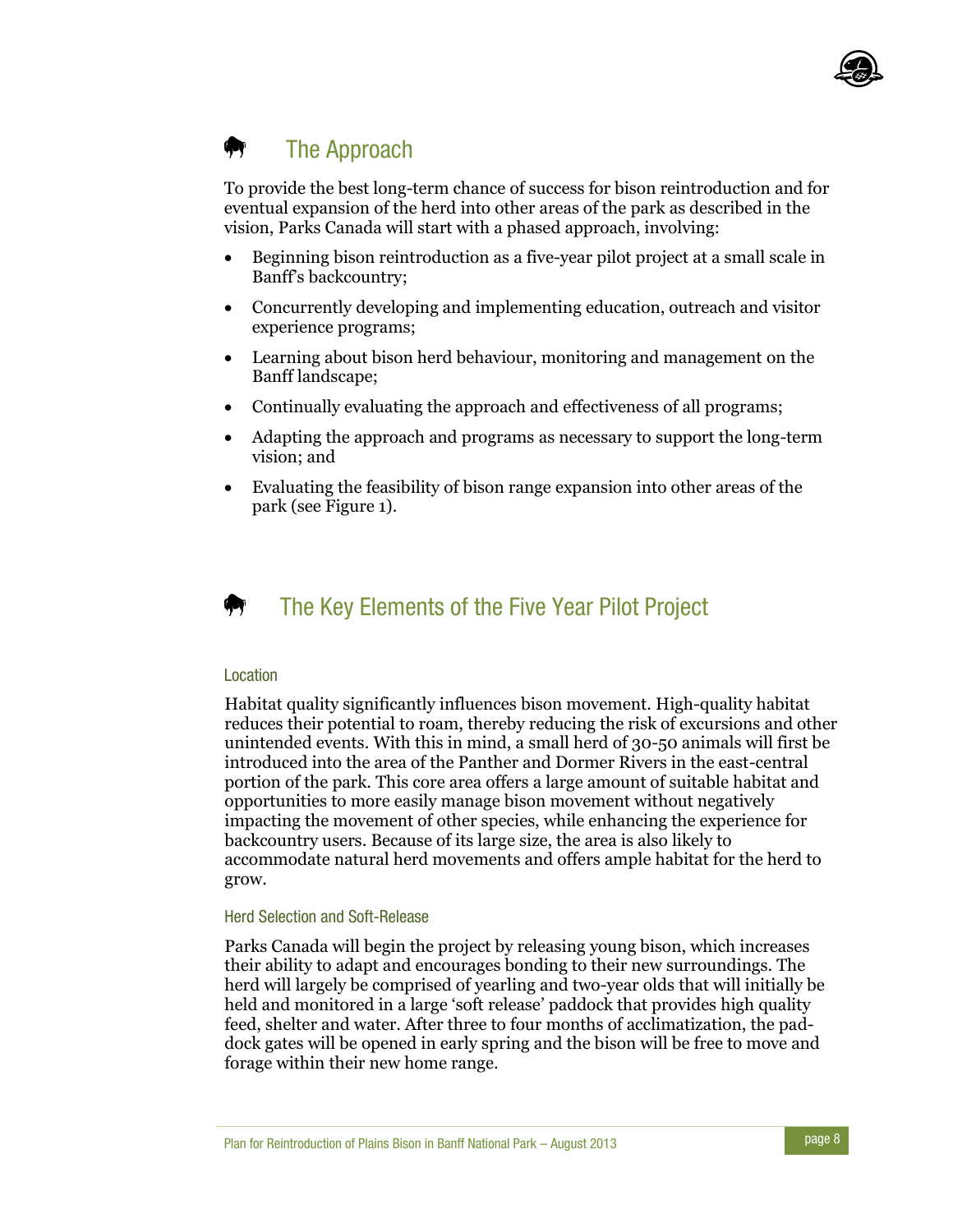

### **Fencing**

A combination of fences and natural topographic barriers will also be used to discourage bison from moving onto provincial lands, transportation corridors, or other areas in the park. This involves installing about 21 kilometres of wire fence in small sections in specific locations, primarily along the park boundary. Fence effectiveness in containing bison, while maximizing its permeability to other wildlife and people, will be tested in advance and monitored on an ongoing basis during the project. Its construction will be of a high quality and reliability, and present the least possible risk of entanglement or injury to other wildlife.

### **Monitoring**

All bison released will have ear tags, and a subset of the herd will also have satellite-linked GPS collars. Their locations, survival and patterns of habitat use will be monitored remotely from the GPS collars and by regular direct observation of the herd.

### Bison Management

Core Area: Bison will be released into the core area and their locations monitored closely. Bison management activities within the core area will include: ongoing assessment of herd health and size; monitoring fence integrity and effectiveness; and prompt response to reports of bison-human conflicts or bison mortalities. Based on the behaviour of the bison, fence effectiveness, and experiences in bison monitoring and response, the boundary of this area may be refined or expanded into the Red Deer and/or Cascade River valleys during the five-year project (See Figure 1).

Outside the Core Area: Bison movement outside the core area will trigger intensive monitoring and management to move them back to the core area. A control team will assess and select response strategies based on location, time of year, number of animals, animal behaviour and distance from park boundary. The management response may include: active baiting and soft hazing of bison where feasible; capturing, immobilizing and relocating or culling; and reporting to neighbouring land managers as appropriate.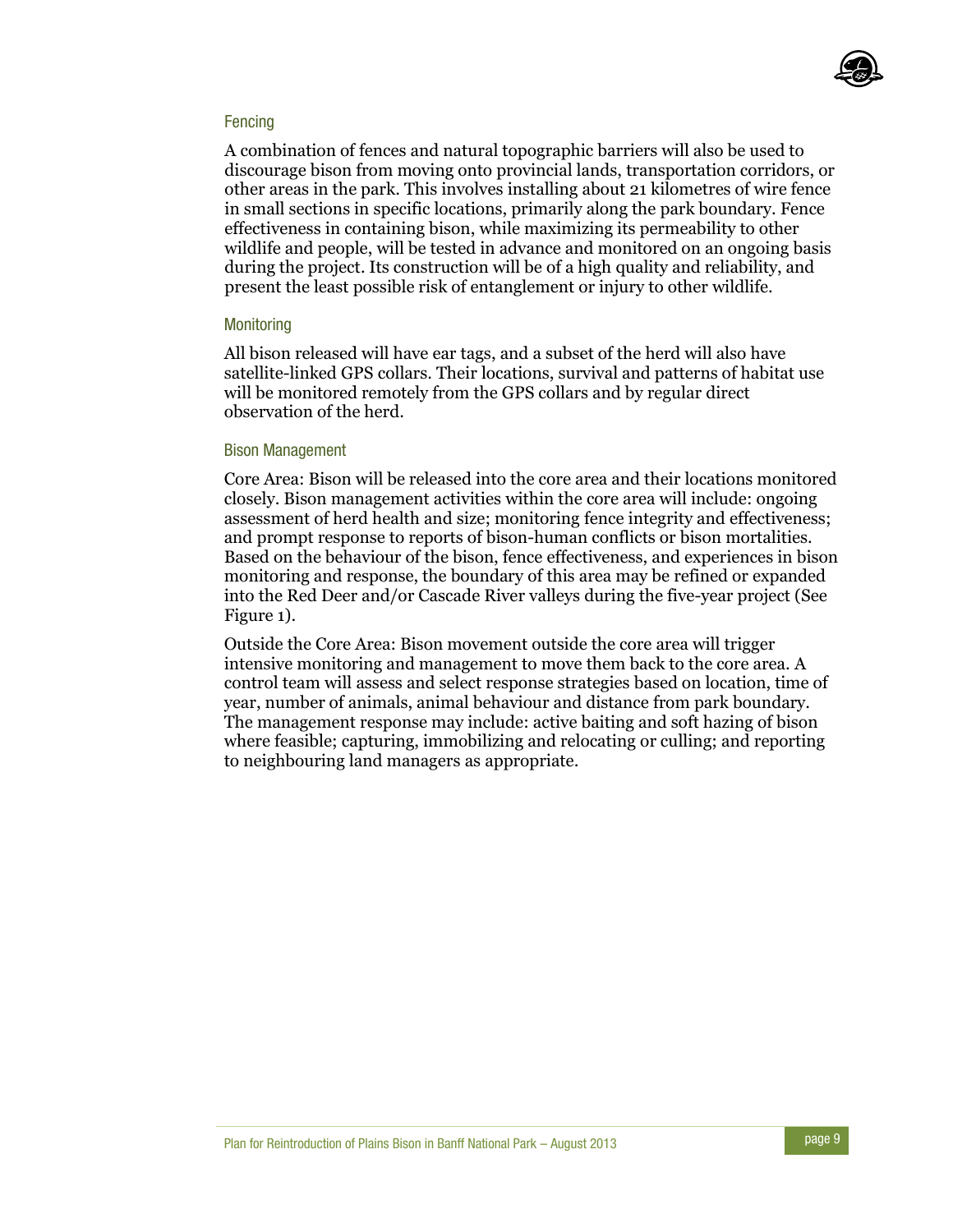



**Figure 1.** Proposed soft-release site, core areas and possible expansion areas for reintroduction of bison in Banff National Park.

Contingent on performance, the Red Deer and Cascade extensions will be evaluated for possible expansion of the core area during and beyond the five-year project. The Fairholme Environmentally Sensitive Site extending from the East Gate to Johnson Lake is the largest remaining intact block of secure montane wildlife habitat in the park. To protect wildlife from disturbance, human use of this area is restricted by means of educational measures and a voluntary access closure. These would still apply in the event of eventual bison reintroduction to this area.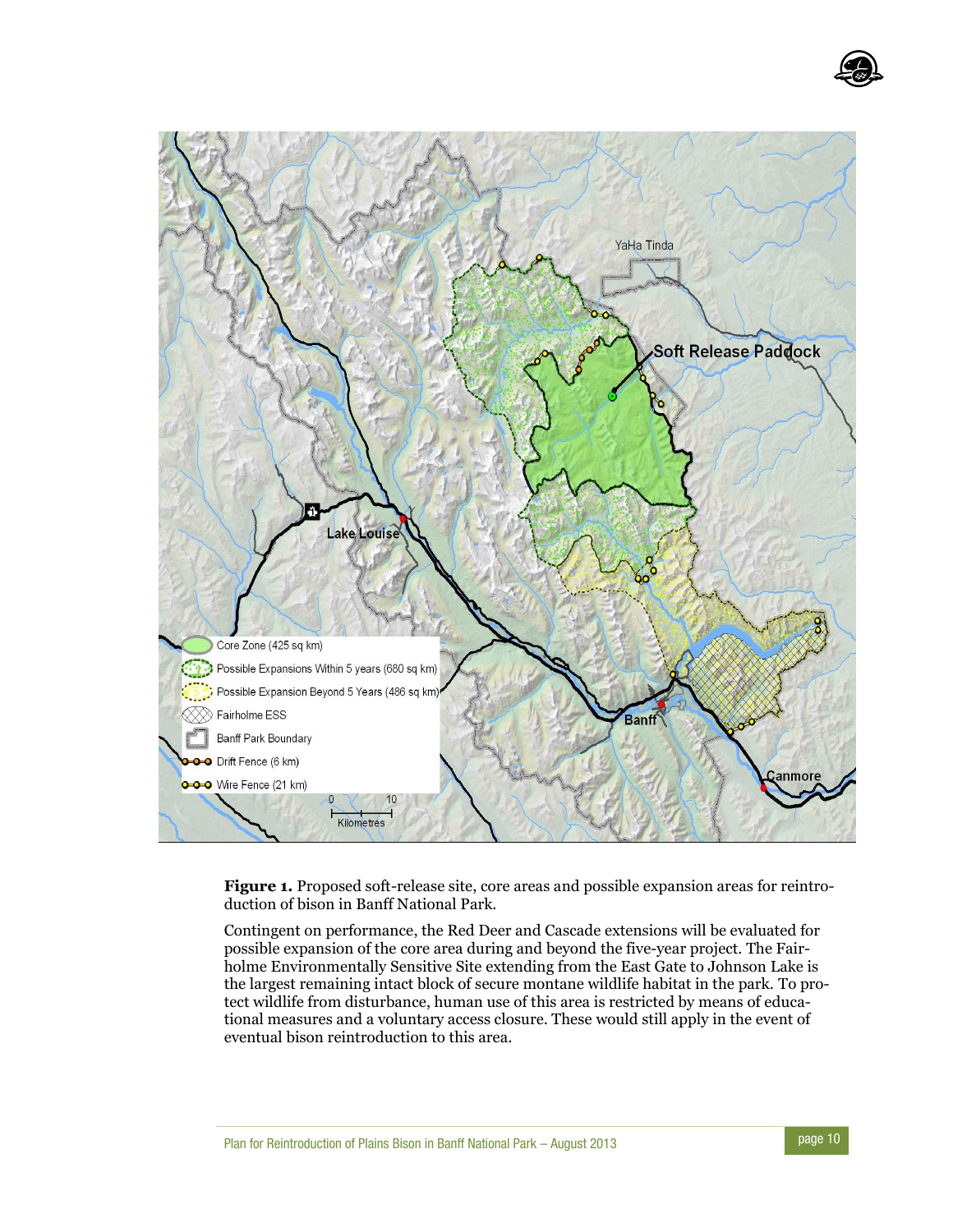

### Bison Health

The probability of reintroduced bison introducing or being exposed to the major reportable diseases of bovine tuberculosis, brucellosis or anthrax in Banff is estimated to be negligible to low. Yet the potential negative impacts, should any of these diseases occur, could be high for bison, other native ungulates or nearby livestock operations. Parks Canada will use proven approaches, from other bison restoration projects, to ensure herd health, take all necessary precautions and be vigilant for any sign of illness in the herd. This includes:

- Releasing only bison that have been tested and found to be disease-free for bovine tuberculosis and brucellosis. The animals will be obtained from Elk Island National Park, which has been recognized as free of bovine tuberculosis and brucellosis for over forty years;
- Implementing stringent biosecurity measures including: regular monitoring for disease, immediate follow-up of symptoms by a qualified veterinarian, and adhering strictly to sanitary practices and protocols at handling facilities and during translocation. Additionally, preparedness plans will include cooperation with other federal and provincial agencies that have specialized skills, expertise and equipment for disease containment and control. The project action plan will include contingency plans for response to anthrax, bovine tuberculosis and brucellosis; and
- Installing bison fence to help ensure physical separation between park bison and commercially raised livestock in the province by striving to contain bison within park lands and implementing rapid response to all bison excursions.

### Public Awareness and Safety

Despite their seemingly docile appearance, bison can be dangerous. They weigh from 450 to 900 kilograms, are agile and fast for their size, and capable of reaching speeds of 70 kilometres an hour. As with many other wildlife species, bison will respond aggressively if they feel threatened. Failure to respect safe viewing distances has resulted in bison-caused fatalities and serious injuries.

Parks Canada is recognised as a world-leader in visitor safety, education and in managing public interactions with potentially dangerous wildlife. Enhanced outreach and information programs will focus on fostering visitor and community understanding of bison biology and behaviour, the potential risks posed by interaction with free roaming bison, and how to act in ways that support both personal safety and that of the bison. These programs will include visitor information and education programs, staff training and response protocols, and community outreach. Parks Canada also anticipates working closely with other organizations such as Alberta Parks and Wildsmart, to ensure the widest possible distribution of bison safety material.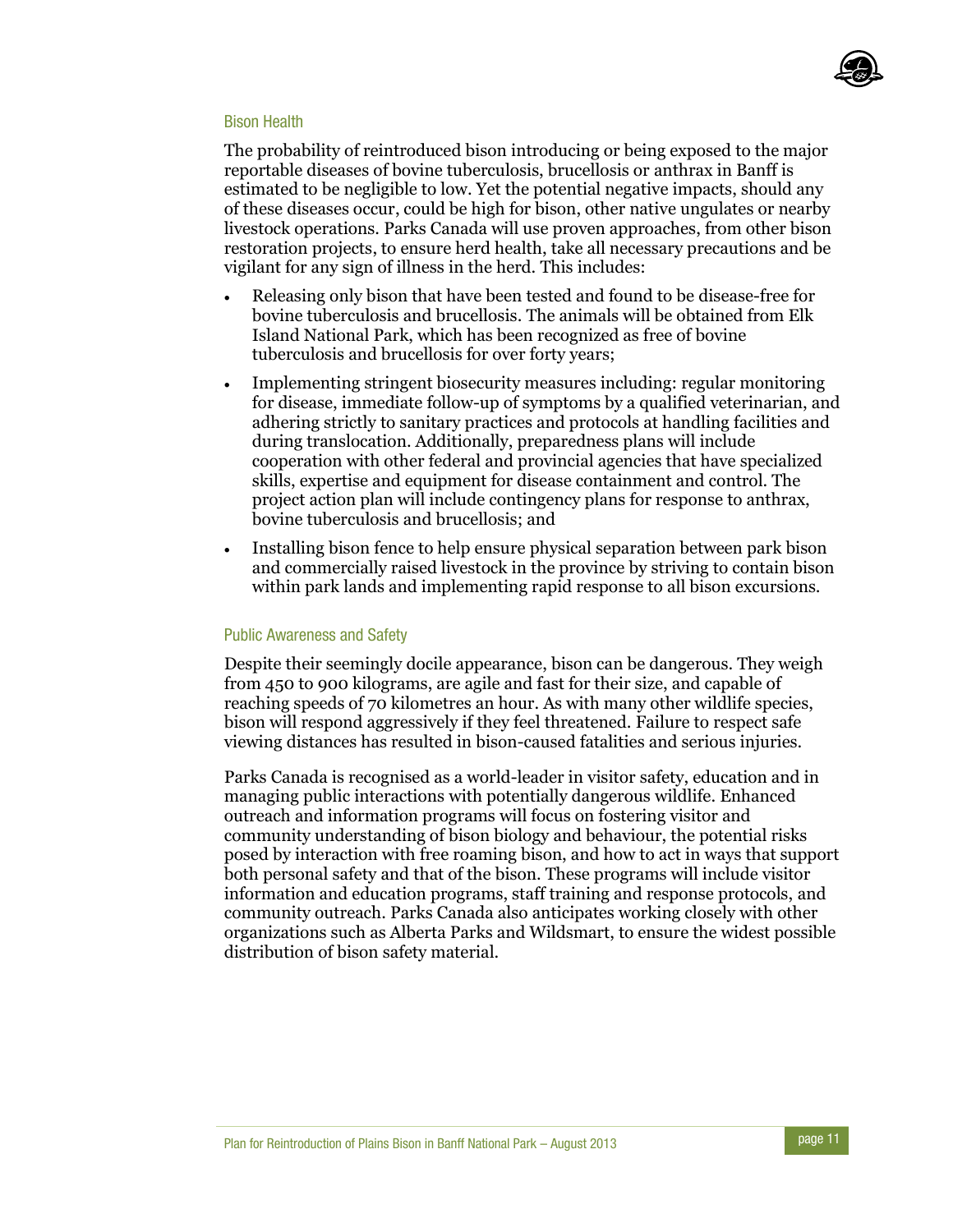

# Evaluation

The five-year pilot project will culminate with an in-depth assessment of:

- Visitor safety and visitor experience impacts;
- Neighbour/partner impacts and perspectives;
- Response to citizen engagement and stewardship programs;
- Bison containment, monitoring and responses;
- Mitigating effects of the bison project on other species;
- Bison population growth and population targets;
- Public awareness, education and appreciation; and
- Factors influencing bison movement and habitat selection.

In conjunction with feedback from key stakeholders and interested groups, the assessment will inform long-term decisions about modifying, maintaining and/or expanding the bison herd to other areas of the park.

### ₩ The Phasing

We will apply an adaptive management approach to all aspects of the bison reintroduction. This means relying on ongoing monitoring and evaluation to guide management decisions throughout the course of the project. The approximate timelines for the five-year pilot project are described below. It should be noted that some Year 1 activities such as collection of pre-fence wildlife movement and fence testing will have begun sooner.

Year 1

Continued collection of pre-fence wildlife movement information to enable fence permeability assessment. Continued fence testing to determine permeability to other species will be undertaken. A detailed Bison Reintroduction Action Plan will be developed and an environmental impact analysis conducted. Contingent on results of fence permeability assessment, the fence and soft-release paddock will be installed in the core zone in the Panther-Dormer River area. Prescribed fire will be applied on a small scale (approximately 1000 hectares a year) to maintain and improve habitat quality for bison within the core area. Outreach, education and visitor programs will be under development, and some will be introduced in this year with others to follow in the next. Objectives of these early outreach programs are to increase awareness among visitors and regional residents, to generate public interest in bison reintroduction, set realistic expectations, and provide basic information regarding bison biology, behaviour, and safety measures.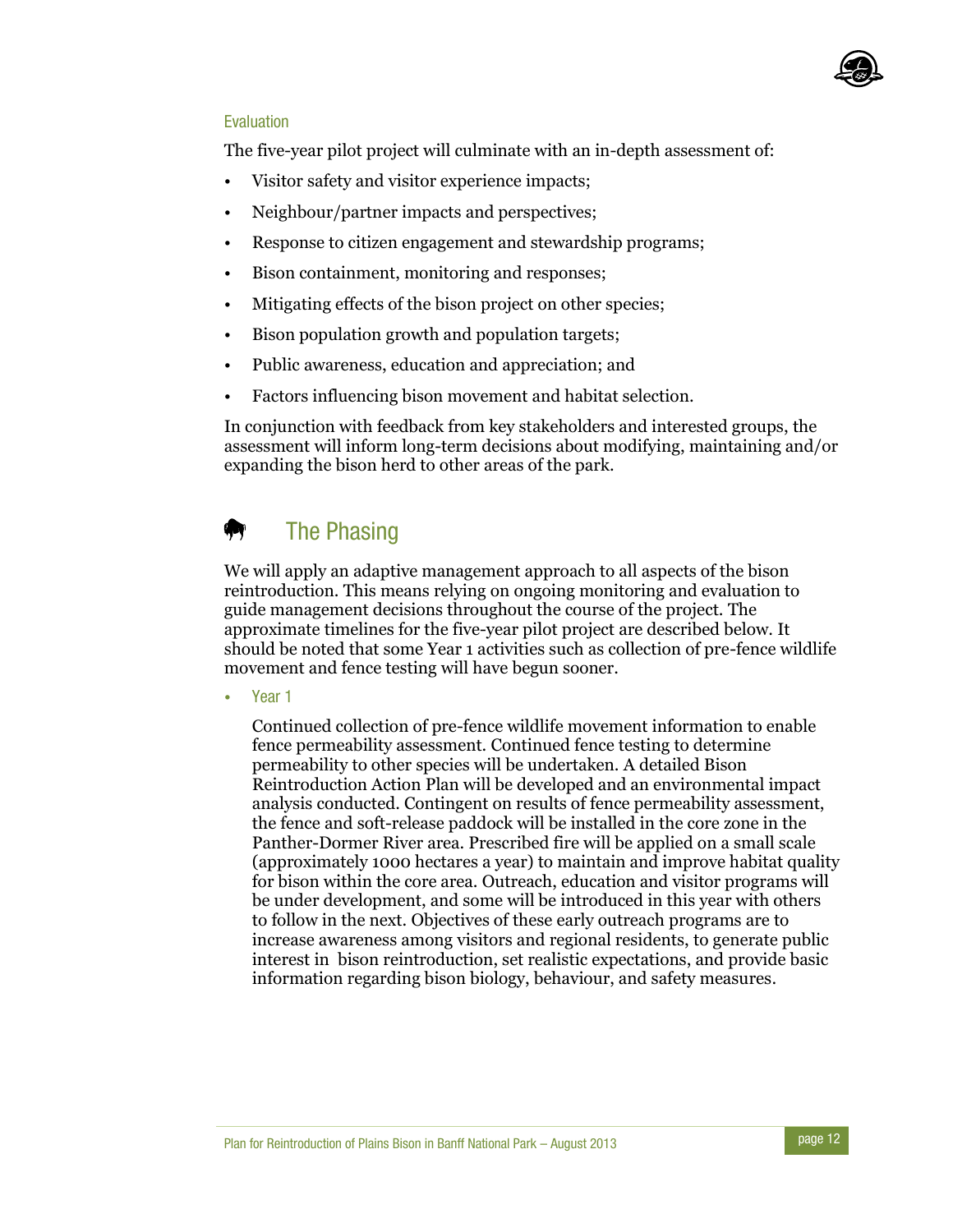

• Year 2

A herd of approximately 30-50 ear-tagged and collared bison from Elk Island National Park will be transported to the soft-release paddock in mid-winter. They will be held for three to four months prior to opening the paddock in spring to enable them to roam in the core area. Prescribed fire will be applied on a small scale (approximately 1000 hectares a year) to maintain and improve habitat quality for bison within the core area. Concurrently, additional education, outreach and visitor programs will be launched. This will include: special events, interpretive and cultural programming, media and website features, and programs in nearby communities/adjacent areas to inform residents of safety protocols and the response protocol for bison excursions. Monitoring of bison as well as the other visitor experience and educational programs begins.

• Year 3

Continued monitoring of the bison herd in the core zone to record their movement and habitat use. Evaluation of fencing for effective containment of bison and permeability for other wildlife will be ongoing. Prescribed fire will be applied on a small scale (approximately 1000 hectares a year) to maintain and improve habitat quality for bison within the core area. Bison may be allowed to move into the Red Deer and/or Cascade expansion areas (see Figure 1). Education and outreach programs will continue and be evaluated on an ongoing basis.

Year 4

All activities will continue as per Year 3 with intensive monitoring of visitor experience, public safety, learning, and stakeholder and ecological impacts. This includes continued evaluation of bison use of habitat, effectiveness of containment and management systems, associated ecological impacts, public information and education programs, direct and indirect impacts on visitor experience and stakeholders, and the number and type of human-bison conflicts and excursions.

Year 5

Based on cumulative monitoring and evaluation from previous years, programs and activities will be adapted as required.

Monitoring results from all years will be evaluated to determine long-term feasibility of bison reintroduction, location and herd size, protocol and program strengths and gaps, and ongoing resource requirements. This information will be incorporated into a final report on the five-year bison reintroduction with recommendations towards achieving our long-term vision. This information will be made available for public review and comment.